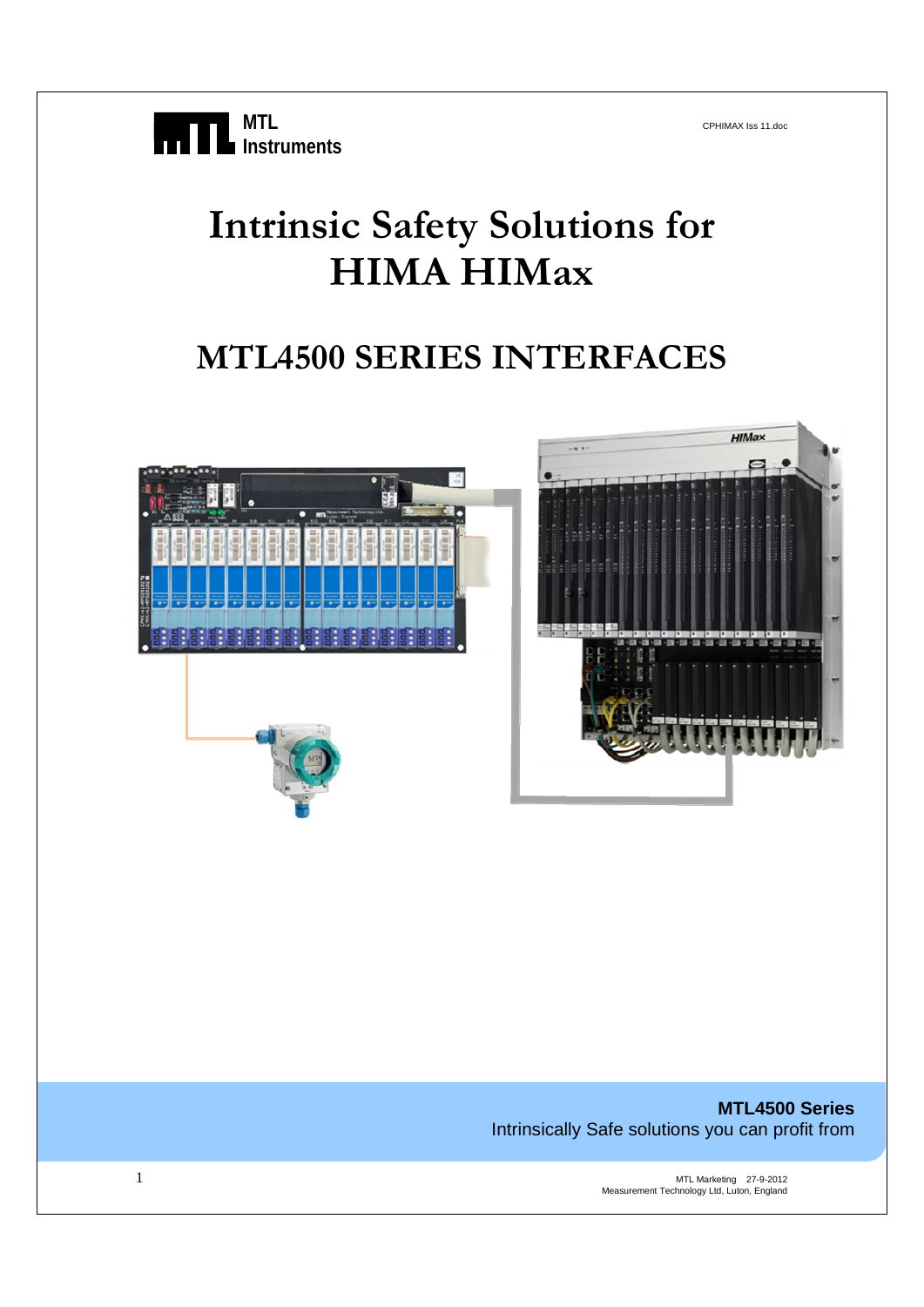

# **CONTENTS**

| <b>INTRODUCTION</b>           |                                                       | 3  |
|-------------------------------|-------------------------------------------------------|----|
| <b>GENERAL SPECIFICATIONS</b> |                                                       | 3  |
| <b>CPHX-AI320101</b>          | DUAL CHANNEL ANALOGUE INPUT                           | 5  |
| <b>CPHX-AI-RX32010X</b>       | SINGLE CHANNEL ANALOGUE INPUT WITH REPEAT             | 6  |
| <b>CPHX-DI-X32010X</b>        | <b>DIGITAL INPUT</b>                                  | 8  |
| CPHX-2DI320101                | <b>DUAL CHANNEL DIGITAL INPUT</b>                     | 10 |
| <u>CPHX-SDI-X32010X</u>       | <b>SAFETY DIGITAL INPUT</b>                           | 12 |
| CPHX-DO-X32010X               | <b>DIGITAL OUTPUT</b>                                 | 14 |
| <b>CPHX-AO160101</b>          | 16CH ANALOGUE OUTPUT INTERFACE WITH HART INTERFACE 16 |    |
| HMU-HX-AI320104               | <b>ANALOGUE INPUT HART MULTIPLEXOR UNIT</b>           | 17 |
|                               |                                                       |    |

|  |  | <b>Revision history</b> |
|--|--|-------------------------|
|  |  |                         |

| Revision          | Date            |                                                                         |
|-------------------|-----------------|-------------------------------------------------------------------------|
| Iss 1             | 18-8-09         | Issued                                                                  |
| $\textsf{lss}\,2$ | 8-10-09         | LFD linking information added                                           |
| $\textsf{lss}3$   | 10-11-09        | GP HARTMUX FTA added, DO24 removed                                      |
| lss 4             | $3-12-09$       | Pin assignments on IO cable mirrored to reflect pcb connector numbering |
| Iss 5             | $1 - 2 - 10$    | New part numbering scheme introduced                                    |
| lss 6             | $17 - 3 - 10$   | Data sheet - minor updates to part numbers                              |
| lss 7             | 11-5-2010       | Interconnection changes on DI interface                                 |
| Iss 8             | 15-9-2010       | Group LFD alarm wiring diagram added                                    |
| Iss 9             | 15-11-2010      | AO interface and HART Mux added. AI fuse was 2.0A                       |
| $\textsf{lss}$ 10 | $31 - 1 - 2011$ | Isolator selection table updated                                        |
| Iss 11            | 27-9-2012       | Analogue input loop diagrams added                                      |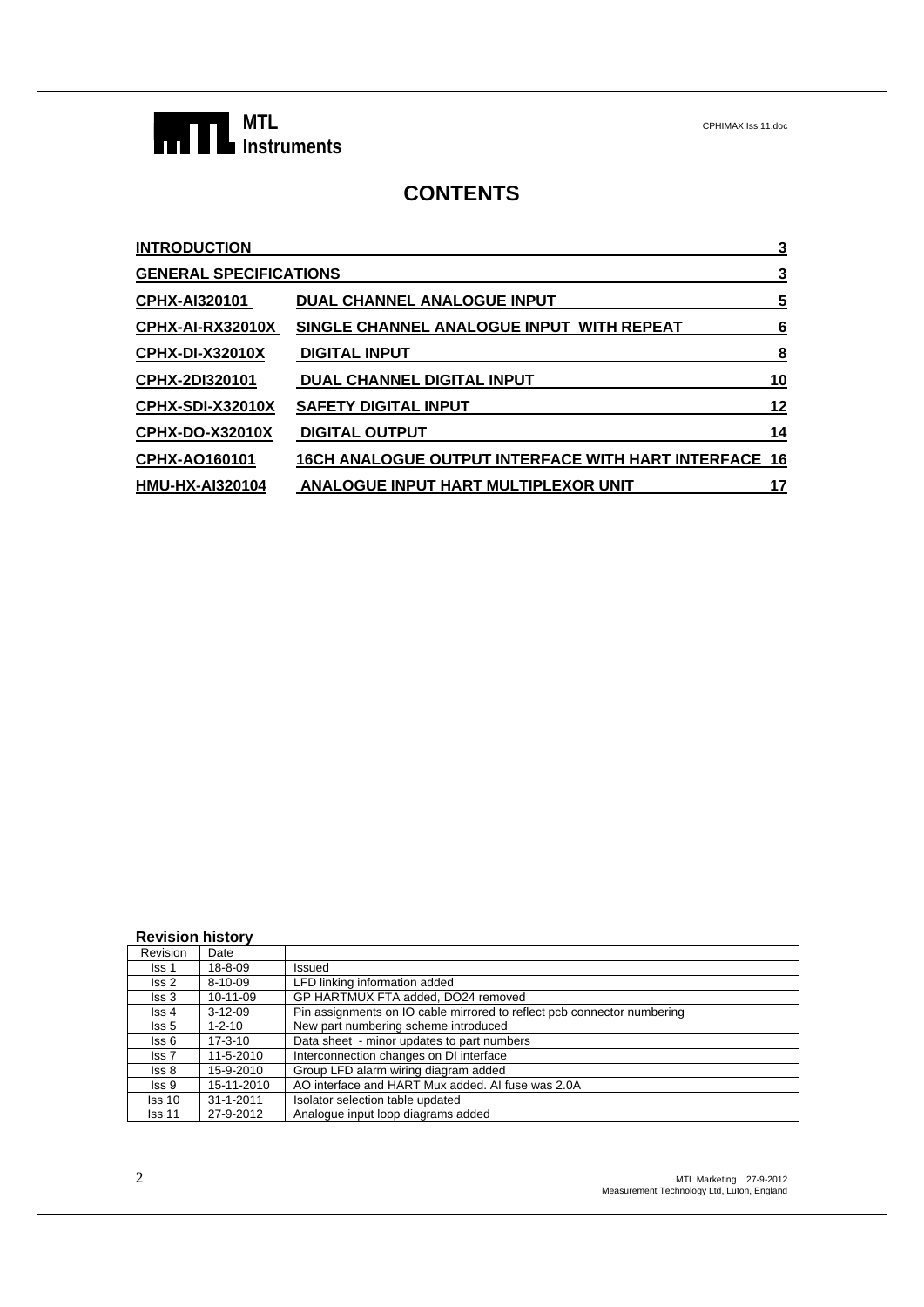

#### **Introduction**

# **HIMax MTL4500 SERIES INTERFACES**

A range of dedicated backplanes and connections units designed to interface with MTL4500 series intrinsically safe isolator modules with the HIMA HIMax safety system. Connections to the IS interfaces are made via standard Hima cables. These provide a plug/socket interface for easy connection and assembly. A choice of single and dual channel IS interfaces are provided to suit the application.

| I/O module | <b>Backplane</b>                                  |                    | <b>Function MTL module</b> |
|------------|---------------------------------------------------|--------------------|----------------------------|
| X-AI 32 01 | CPHX-AI320101                                     | 32ch Al            | <b>MTL4544</b>             |
| repeat     | X-AI 32 01 + CPHX-AI-RM320102<br>CPHX-AI-RS320103 | 16ch Al<br>16ch Al | <b>MTL4541</b><br>MTL4544D |
| X-AI 32 01 | HMU-HX-AI320104                                   | 32ch Al            | <b>MTL4850</b>             |
|            |                                                   |                    |                            |
| X-DI 32 01 | CPHX-DI-M320102<br>CPHX-DI-S320103                | 16ch DI<br>16ch DI | MTL4511 / MTL4514          |
| X-DI 32 01 | CPHX-2DI320101                                    | 32ch DI            | MTL4516 / MTL4517          |
| X-DI 32 01 | CPHX-SDI-M320104<br>CPHX-SDI-S320105              | 16ch DI<br>16ch DI | <b>MTL4501-SR</b>          |
|            |                                                   |                    |                            |
| X-DO 32 01 | CPHX-DO-M320101<br>CPHX-DO-S320102                | 16ch DO            | 16ch DO MTL4521            |
|            |                                                   |                    |                            |
|            | X-AO-16 01 CPHX-AO160101                          | 16ch AO            | <b>MTL4546Y / MTL4549Y</b> |

#### **General Specifications**

| Power Supply                        | 20-35Vdc, (dual power feeds) volt free status monitor contacts.<br>Isolation between module power, system signals and field signals.                                                                   |
|-------------------------------------|--------------------------------------------------------------------------------------------------------------------------------------------------------------------------------------------------------|
| Fusing                              | 2.0A / 2.5A TE5 replaceable fuses (2.5A only used on CPHX-AI320101)<br>Replacement part number FUS2.0ATE5 / FUS2.5ATE5 (pack of 10)<br>NB, isolators internally fused at <250mA. Not user serviceable. |
| Mounting (IS FTAs)                  | Surface mounting, SMS01 kit<br>Dual DIN rail mounting, DMK01 kit (40 clips)<br>Single DIN rail mounting kits DMK-16W                                                                                   |
| Circuit Board                       | 2mm FR4 laminate, colour Black                                                                                                                                                                         |
| <b>HART</b> Interface               | 20 way DIN41651 0.05in flat cables<br>Bump polarised, with clips.<br>Maximum recommended cable length to HART mux. 6m                                                                                  |
| Interconnecting<br>Backplane cables | 34 way DIN41651 0.05in flat cables<br>Bump polarised, with clips, length 20cm<br>(Max length allowed 1m)                                                                                               |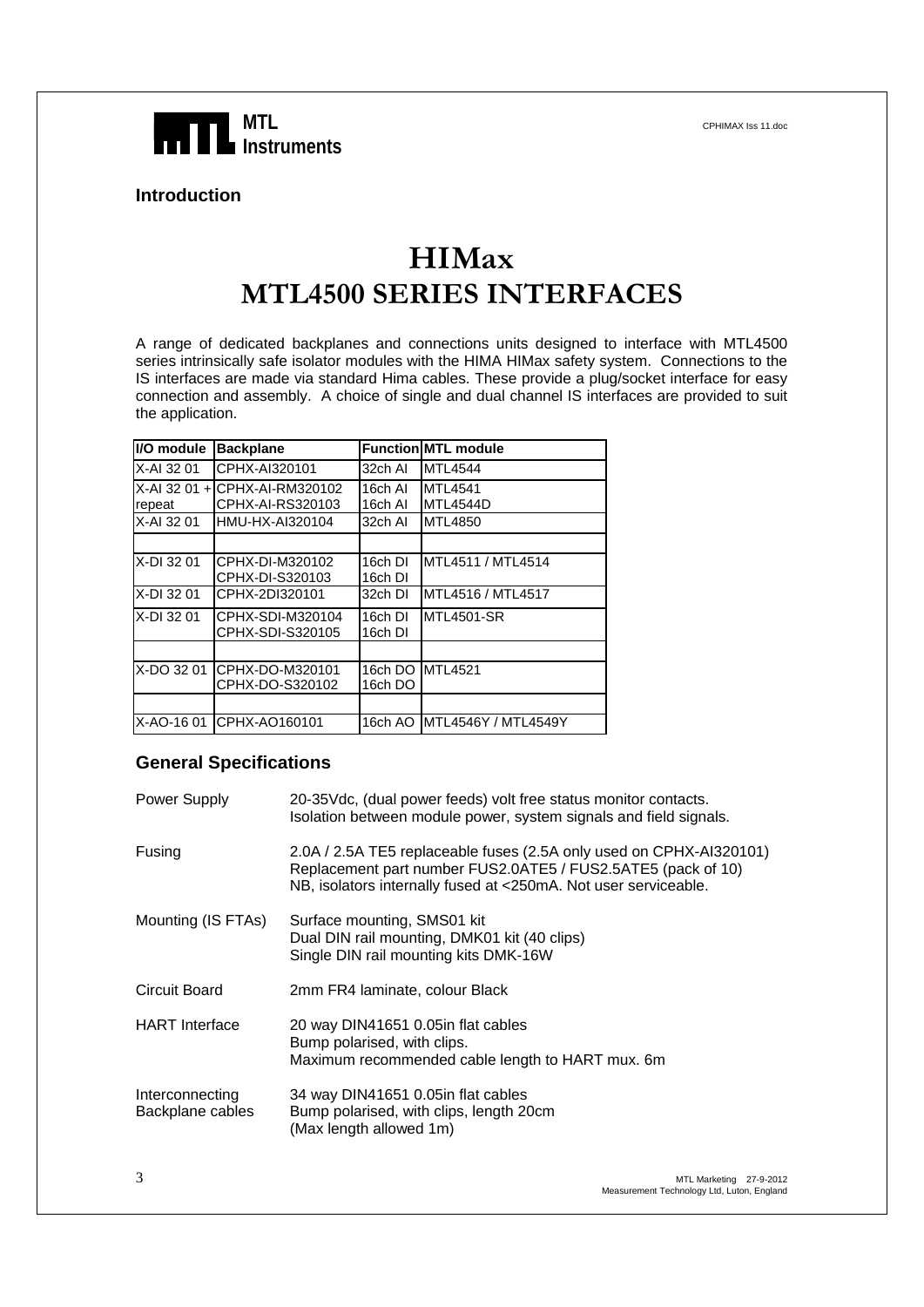#### **Dimensions**



#### **Power Supply Schematic**



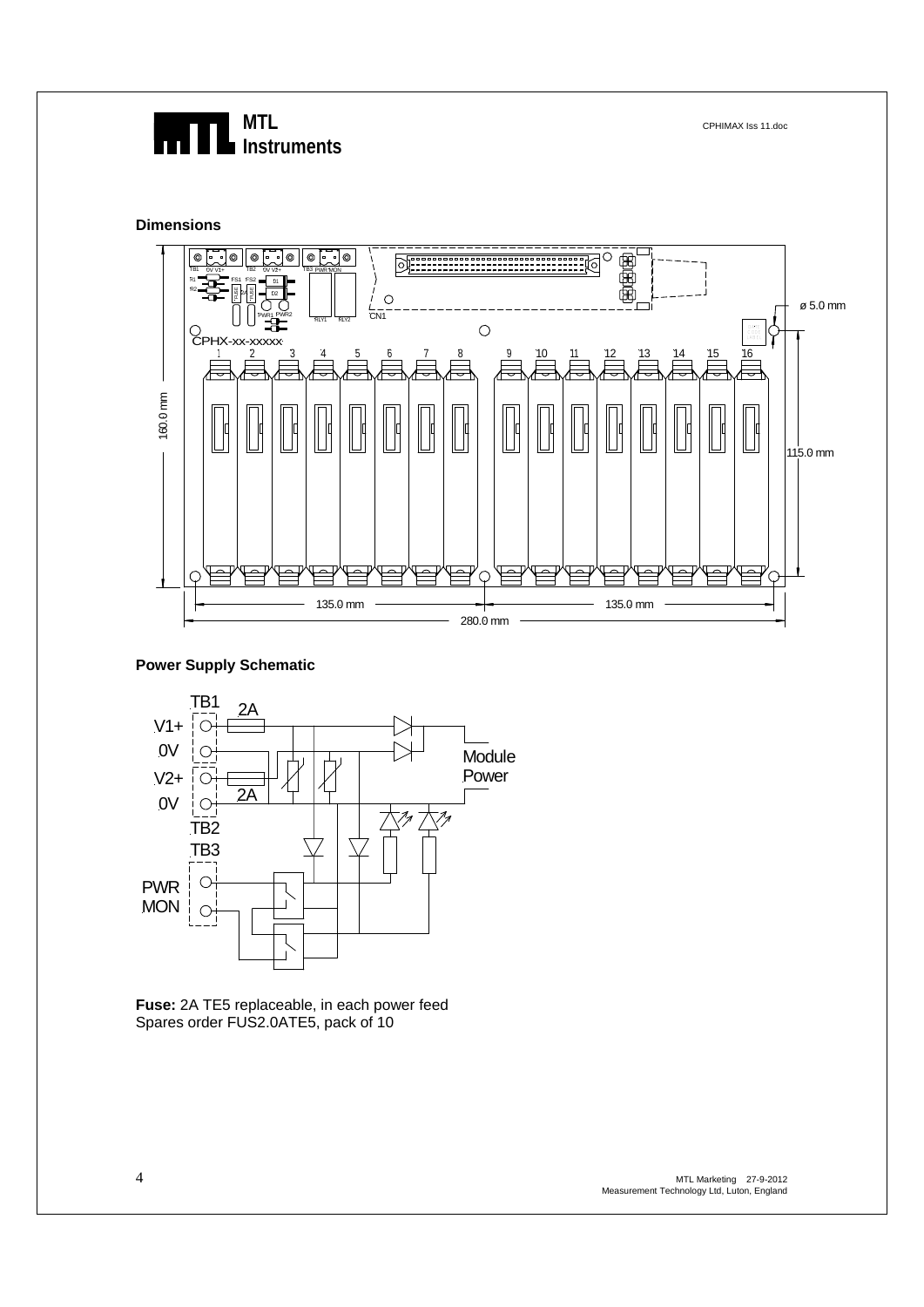# **CPHX-AI320101 dual channel analogue input**

MTL4544 **-** 4-20mA 2/4 wire transmitter inputs. A 47Ω resistor is added in series with each output for HART compatibility.



| <b>MTL</b><br>Pos/ | Ident   | CN <sub>1</sub> | CN2<br><b>HART</b> | MTL Pos/ Ident<br><b>Pin</b> |         | CN <sub>1</sub> | CN <sub>3</sub><br><b>HART</b> |
|--------------------|---------|-----------------|--------------------|------------------------------|---------|-----------------|--------------------------------|
| Pin                |         |                 |                    |                              |         |                 |                                |
| 1/9                | $Ch1+$  | b <sub>1</sub>  | 1                  | 9/9                          | $Ch17+$ | b17             | $\mathbf{1}$                   |
| 1/8                | 0V      | a1-a28          | 17-20              | 9/8                          | 0V      | a1-a28          | $17 - 20$                      |
| 1/12               | $Ch2+$  | b <sub>2</sub>  | $\overline{2}$     | 9/12                         | $Ch18+$ | <b>b18</b>      | 2                              |
| 1/11               | 0V      | a1-a28          | 17-20              | 9/11                         | 0V      | a1-a28          | 17-20                          |
| 2/9                | $Ch3+$  | b <sub>3</sub>  | 3                  | 10/9                         | $Ch19+$ | <b>b19</b>      | 3                              |
| 2/8                | 0V      | a1-a28          | $17 - 20$          | 10/8                         | 0V      | a1-a28          | $17 - 20$                      |
| 2/12               | $Ch4+$  | b4              | 4                  | 10/12                        | $Ch20+$ | b20             | 4                              |
| 2/11               | 0V      | a1-a28          | $17 - 20$          | 10/11                        | 0V      | a1-a28          | $17 - 20$                      |
| 3/9                | $Ch5+$  | b <sub>5</sub>  | 5                  | 11/9                         | $Ch21+$ | b21             | 5                              |
| 3/8                | 0V      | a1-a28          | 17-20              | 11/8                         | 0V      | a1-a28          | 17-20                          |
| 3/12               | $Ch6+$  | b <sub>6</sub>  | 6                  | 11/12                        | $Ch22+$ | b22             | 6                              |
| 3/11               | 0V      | a1-a28          | $17 - 20$          | 11/11                        | 0V      | a1-a28          | $17 - 20$                      |
| 4/9                | $Ch7+$  | b7              | $\overline{7}$     | 12/9                         | $Ch23+$ | b23             | $\overline{7}$                 |
| 4/8                | 0V      | a1-a28          | 17-20              | 12/8                         | 0V      | a1-a28          | $17 - 20$                      |
| 4/12               | $Ch8+$  | b <sub>8</sub>  | 8                  | 12/12                        | $Ch24+$ | b24             | 8                              |
| 4/11               | 0V      | a1-a28          | 17-20              | 12/11                        | 0V      | a1-a28          | 17-20                          |
| 5/9                | $Ch9+$  | b9              | 9                  | 13/9                         | $Ch25+$ | b25             | 9                              |
| 5/8                | 0V      | a1-a28          | $17 - 20$          | 13/8                         | 0V      | a1-a28          | $17 - 20$                      |
| 5/12               | $Ch10+$ | <b>b10</b>      | 10                 | 13/12                        | $Ch26+$ | <b>b26</b>      | 10                             |
| 5/11               | 0V      | a1-a28          | 17-20              | 13/11                        | 0V      | a1-a28          | $17 - 20$                      |
| 6/9                | $Ch11+$ | b11             | 11                 | 14/9                         | $Ch27+$ | b27             | 11                             |
| 6/8                | 0V      | a1-a28          | 17-20              | 14/8                         | 0V      | a1-a28          | $17 - 20$                      |
| 6/12               | $Ch12+$ | b12             | 12                 | 14/12                        | $Ch28+$ | <b>b28</b>      | 12                             |
| 6/11               | 0V      | a1-a28          | 17-20              | 14/11                        | 0V      | a1-a28          | 17-20                          |
| 7/9                | $Ch13+$ | b13             | 13                 | 15/9                         | $Ch29+$ | b29             | 13                             |
| 7/8                | 0V      | a1-a28          | 17-20              | 15/8                         | 0V      | a1-a28          | 17-20                          |
| 7/12               | $Ch14+$ | b14             | 14                 | 15/12                        | $Ch30+$ | <b>b30</b>      | 14                             |
| 7/11               | 0V      | a1-a28          | 17-20              | 15/11                        | 0V      | a1-a28          | 17-20                          |
| 8/9                | $Ch15+$ | b15             | 15                 | 16/9                         | $Ch31+$ | b31             | 15                             |
| 8/8                | 0V      | a1-a28          | 17-20              | 16/8                         | 0V      | a1-a28          | 17-20                          |
| 8/12               | $Ch16+$ | <b>b16</b>      | 16                 | 16/12                        | $Ch32+$ | b32             | 16                             |
| 8/11               | 0V      | a1-a28          | 17-20              | 16/11                        | 0V      | a1-a28          | 17-20                          |

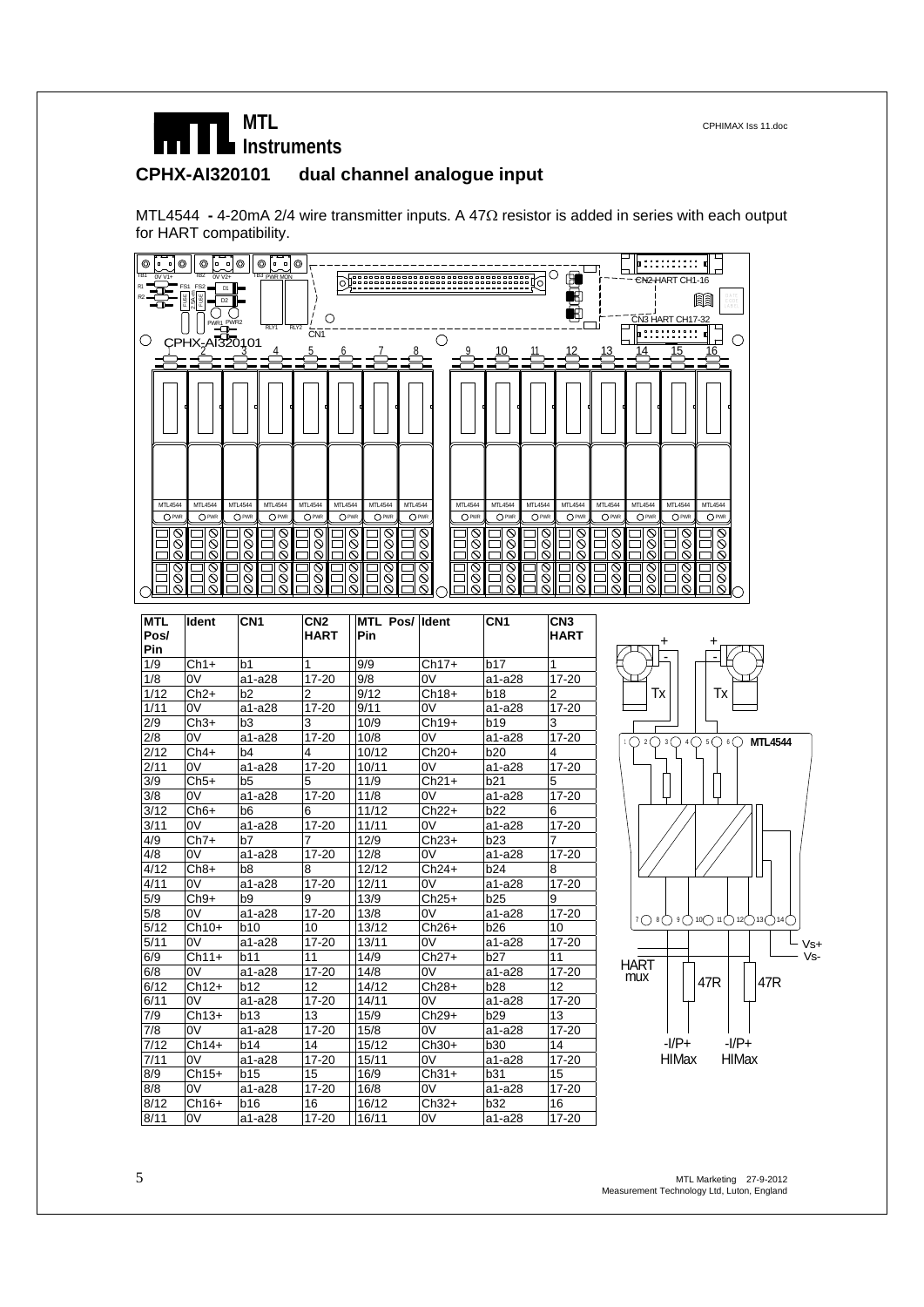# **MTL** CPHIMAX Iss 11.doc **Instruments CPHX-AI-Rx32010x single channel analogue input with repeat**

#### MTL4541 / MTL4544D

Two backplanes are used in a Master/Slave configuration with a linking cable to route the 16 channels from each backplane through to the H-Max system connector and the DCS repeat output. HART signals are taken off both backplanes as a group of 16 channels to the MTL HART multiplexor system. A 47Ω resistor is added in series with each output for HART compatibility.

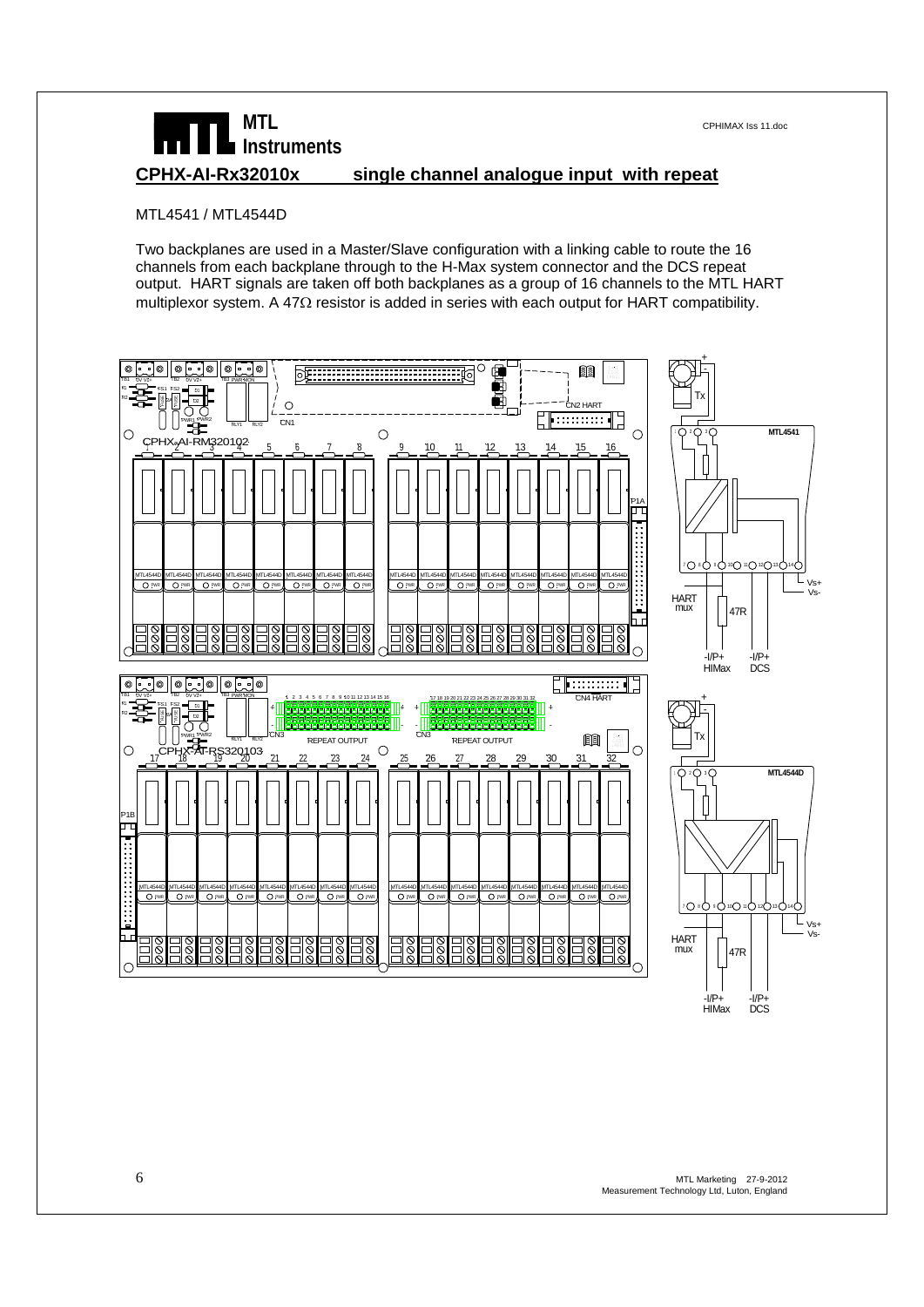**CPHX-AI-R cont:** 

| <b>MTL</b>    | Ident             | CN <sub>1</sub>      | CN <sub>2</sub> | P1       | CN3            | MTL Pos/ Ident |                    | CN <sub>1</sub> | CN <sub>4</sub> | P1 | CN <sub>3</sub> |
|---------------|-------------------|----------------------|-----------------|----------|----------------|----------------|--------------------|-----------------|-----------------|----|-----------------|
| Pos/          |                   | (Ch+                 | via HART        |          |                | Pin            |                    | (Ch+            | via HART        |    |                 |
| Pin           |                   | 47Ω)                 |                 |          |                |                |                    | 47Ω)            |                 |    |                 |
| 1/9           | $Ch1a+$           | b1                   |                 |          |                | 17/9           | $Ch17a+$           | b17             | 1               | 17 |                 |
| 1/8           | 0VB               | a1-a28               | 17-20           | 33       |                | 17/8           | 0VB                | a1-a28          | 17-20           | 33 |                 |
| 1/12          | $Ch1b+$           |                      |                 | 1        | $1+$           | 17/12          | $Ch17b+$           |                 |                 |    | $17+$           |
| 1/11          | 0VC               |                      |                 | 34       | $1 -$          | 17/11          | 0VC                |                 |                 | 34 | $17 -$          |
| 2/9           | $Ch2a+$           | b <sub>2</sub>       | 2               |          |                | 18/9           | Ch18a+             | <b>b18</b>      | 2               | 18 |                 |
| 2/8           | 0VB               | a1-a28               | 17-20           | 33       |                | 18/8           | 0VB                | a1-a28          | 17-20           | 33 |                 |
| 2/12          | $Ch2b+$           |                      |                 | 2        | $2+$           | 18/12          | Ch18b+             |                 |                 |    | $18+$           |
| 2/11          | 0VC               |                      |                 | 34       | $2-$           | 18/11          | 0VC                |                 |                 | 34 | $18 -$          |
| 3/9           | $Ch3a+$           | bЗ                   | 3               |          |                | 19/9           | Ch19a+             | b19             | 3               | 19 |                 |
| 3/8           | 0VB               | a1-a28               | 17-20           | 33       |                | 19/8           | 0VB                | a1-a28          | 17-20           | 33 |                 |
| 3/12          | $Ch3b+$           |                      |                 | 3        | 3+             | 19/12          | Ch19b+             |                 |                 |    | $19+$           |
| 3/11          | 0VC               |                      |                 | 34       | 3-             | 19/11          | 0VC                |                 |                 | 34 | $19 -$          |
| 4/9           | $Ch4a+$           | b4                   | 4               |          |                | 20/9           | Ch20a+             | b20             | 4               | 20 |                 |
| 4/8           | 0VB               | a1-a28               | 17-20           | 33       |                | 20/8           | 0VB                | a1-a28          | 17-20           | 33 |                 |
| 4/12          | $Ch4b+$           |                      |                 | 4        | $4+$           | 20/12          | Ch20b+             |                 |                 |    | $20+$           |
| 4/11          | 0VC               |                      |                 | 34       | $\overline{4}$ | 20/11          | 0VC                |                 |                 | 34 | $20 -$          |
| 5/9           | Ch <sub>5a+</sub> | b5                   | 5               |          |                | 21/9           | Ch21a+             | b21             | 5               | 21 |                 |
| 5/8           | 0VB               | a1-a28               | 17-20           | 33       |                | 21/8           | 0VB                | a1-a28          | 17-20           | 33 |                 |
| 5/12          | Ch <sub>5b+</sub> |                      |                 | 5        | $5+$           | 21/12          | Ch21b+             |                 |                 |    | 21+             |
| 5/11          | 0VC               |                      |                 | 34       | 5-             | 21/11          | 0VC                |                 |                 | 34 | 21-             |
| 6/9           | Ch6a+             | b6                   | 6               |          |                | 22/9           | Ch22a+             | b22             | 6               | 22 |                 |
| 6/8           | 0VB               | a1-a28               | 17-20           | 33       |                | 22/8           | 0VB                | a1-a28          | 17-20           | 33 |                 |
| 6/12          | $Ch6b+$           |                      |                 | 6        | 6+             | 22/12          | Ch22b+             |                 |                 |    | $22+$           |
| 6/11          | 0VC               |                      |                 | 34       | $6-$           | 22/11          | 0VC                |                 |                 | 34 | $22 -$          |
| 7/9           | $Ch7a+$           | b7                   |                 |          |                | 23/9           | $Ch23a+$           | <b>b23</b>      |                 | 23 |                 |
| 7/8           | 0VB               | a1-a28               | 17-20           | 33       |                | 23/8           | 0VB                | a1-a28          | 17-20           | 33 |                 |
| 7/12          | $Ch7b+$           |                      |                 | 7        | $7+$           | 23/12          | $Ch23b+$           |                 |                 |    | $23+$           |
| 7/11          | 0VC               |                      |                 | 34       | $7-$           | 23/11          | 0VC                |                 |                 | 34 | $23 -$          |
| 8/9           | Ch <sub>8a+</sub> | b8                   | 8               |          |                | 24/9           | Ch24a+             | b24             | 8               | 24 |                 |
| 8/8           | 0VB               | a1-a28               | $17 - 20$       | 33       |                | 24/8           | 0VB                | a1-a28          | 17-20           | 33 |                 |
| 8/12          | Ch8b+             |                      |                 | 8        | 8+             | 24/12          | Ch24b+             |                 |                 |    | $24+$           |
| 8/11          | 0VC               |                      |                 | 34       | 8-             | 24/11          | 0VC                |                 |                 | 34 | $24 -$          |
| 9/9           | $Ch9a+$           | b9                   | 9               |          |                | 25/9           | Ch25a+             | b25             | 9               | 25 |                 |
| 9/8           | 0VB               | a1-a28               | 17-20           | 33       |                | 25/8           | 0VB                | a1-a28          | 17-20           | 33 |                 |
| 9/12          | $Ch9b+$           |                      |                 | 9        | $9+$           | 25/12          | $Ch25b+$           |                 |                 |    | $25+$           |
| 9/11          | 0VC               |                      |                 | 34       | 9-             | 25/11          | 0VC                |                 |                 | 34 | 25-             |
| 10/9          | $Ch10a+$          | b10                  | 10              |          |                | 26/9           | Ch26a+             | b26             | 10              | 26 |                 |
| 10/8          | 0VB               | a1-a28               | 17-20           | 33       |                | 26/8           | 0VB                | a1-a28          | 17-20           | 33 |                 |
| 10/12         | Ch10b+            |                      |                 | 10       | $10+$          | 26/12          | Ch26b+             |                 |                 |    | $26+$           |
| 10/11         | 0VC               |                      |                 | 34       | $10 -$         | 26/11          | 0VC                |                 |                 | 34 | 26-             |
| 11/9          | Ch11a+            | b11                  | 11              |          |                | 27/9           | Ch27a+             | b27             | 11              | 27 |                 |
| 11/8          | 0VB               | a1-a28               | 17-20           | 33       |                | 27/8           | 0VB                | a1-a28          | 17-20           | 33 |                 |
| 11/12         | $Ch11b+$          |                      |                 | 11       | $11+$          | 27/12          | Ch27b+             |                 |                 |    | $27+$           |
| 11/11         | 0VC               |                      |                 | 34       | $11 -$         | 27/11          | 0VC                |                 |                 | 34 | $27 -$          |
| 12/9          | $Ch12a+$          | b12                  | 12              |          |                | 28/9           | Ch28a+             | b28             | 12              | 28 |                 |
| 12/8          | 0VB               | a1-a28               | 17-20           | 33       |                | 28/8           | 0VB                | a1-a28          | 17-20           | 33 |                 |
| 12/12         | $Ch12b+$          |                      |                 | 12       | $12+$          | 28/12          | Ch <sub>28b+</sub> |                 |                 |    | $28+$           |
| 12/11         | 0VC               |                      |                 | 34       | $12 -$         | 28/11          | 0VC                |                 |                 | 34 | 28-             |
| 13/9          | $Ch13a+$          | b13                  | 13              |          |                | 29/9           | Ch <sub>29a+</sub> | b29             | 13              | 29 |                 |
| 13/8          | 0VB               | a1-a28               | 17-20           | 33       |                | 29/8           | 0VB                | a1-a28          | 17-20           | 33 |                 |
| 13/12         | $Ch13b+$          |                      |                 | 13       | $13+$          | 29/12          | $Ch29b+$           |                 |                 |    | $29+$           |
| 13/11         | 0VC               |                      |                 | 34       | $13 -$         | 29/11          | 0 <sub>V</sub> C   |                 |                 | 34 | 29-             |
| 14/9          | Ch14a+            | b14                  | 14              |          |                | 30/9           | $Ch30a+$           | b30             | 14              | 30 |                 |
| 14/8          | 0VB               | a1-a28               | 17-20           | 33       |                | 30/8           | 0VB                | a1-a28          | 17-20           | 33 |                 |
| 14/12         | $Ch14b+$          |                      |                 | 14       | $14+$          | 30/12          | $Ch30b+$           |                 |                 |    | $30+$           |
| 14/11         | 0VC               |                      |                 | 34       | 14-            | 30/11          | 0VC                |                 |                 | 34 | 30-             |
| 15/9          | $Ch15a+$          | b15                  | 15              |          |                | 31/9           | $Ch31a+$           | b31             | 15              | 31 |                 |
| 15/8          | 0VB               | a1-a28               | 17-20           | 33       |                | 31/8           | 0VB                | a1-a28          | 17-20           | 33 |                 |
| 15/12         | $Ch15b+$          |                      |                 | 15       | $15+$          | 31/12          | Ch31b+             |                 |                 |    | 31+             |
| 15/11         | 0VC               |                      |                 | 34       | $15 -$         | 31/11          | 0VC                |                 |                 | 34 | $31 -$          |
| 16/9          | $Ch16a+$          | <b>b16</b><br>a1-a28 | 16              |          |                | 32/9           | Ch32a+             | b32             | 16              | 32 |                 |
| 16/8<br>16/12 | 0VB<br>$Ch16b+$   |                      | 17-20           | 33<br>16 | $16+$          | 32/8<br>32/12  | 0VB<br>Ch32b+      | a1-a28          | 17-20<br>16     | 33 | $32+$           |
| 16/11         | 0VC               |                      |                 | 34       | 16-            | 32/11          | 0VC                |                 | 17-20           | 34 | 32-             |
|               |                   |                      |                 |          |                |                |                    |                 |                 |    |                 |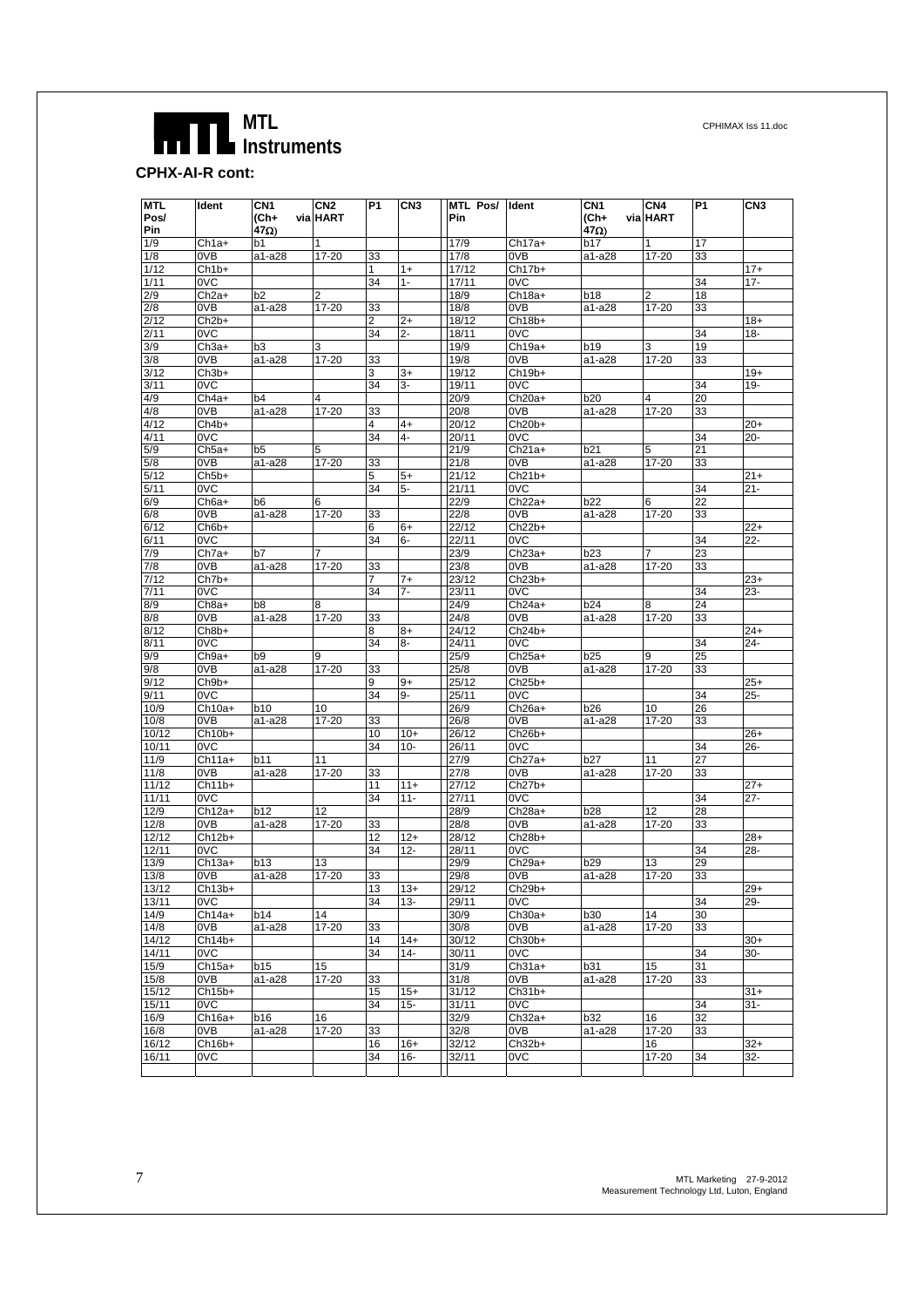

#### **MTL4511 / MTL4514**

Used for SIL2 safety applications. Two backplanes are connected in a Master/Slave configuration with the 16 channels from the slave backplane being routed through to the master backplane. When the MTL4514 is used the LFD alarm signal can be routed into Ch32 on the -S or to an external input. When using Ch32 an isolator must not be fitted in position 32

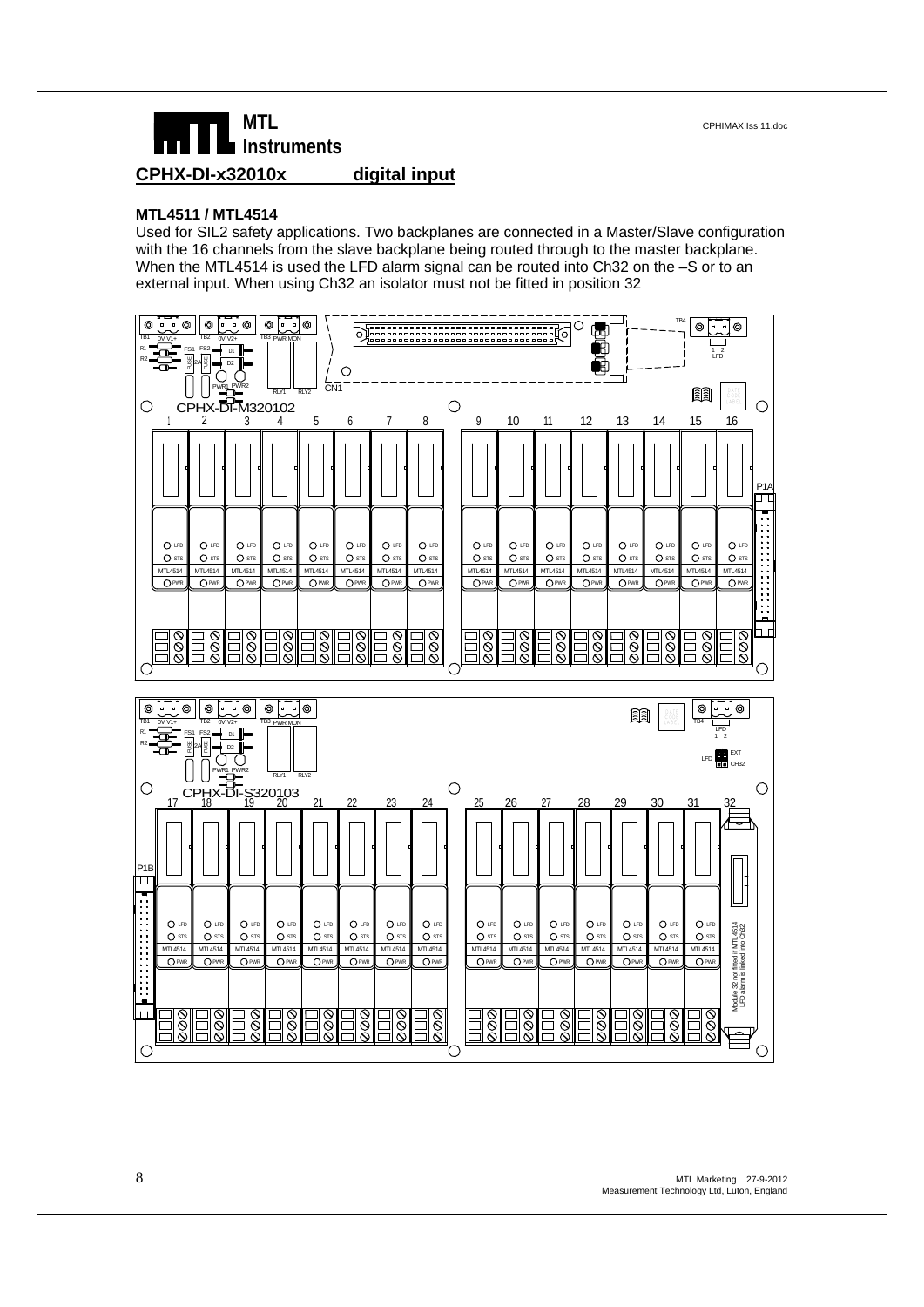

#### **CPHX-DI cont.**

| <b>MTL Pos/Ildent</b> |                          | CN <sub>1</sub> | <b>MTL Pos/Ildent</b> |                | <b>P1</b>       | CN <sub>1</sub> |
|-----------------------|--------------------------|-----------------|-----------------------|----------------|-----------------|-----------------|
| Pin                   | <b>INPUTS</b>            |                 | Pin                   | <b>INPUTS</b>  |                 |                 |
| 1/7                   | $CH1+$                   | b <sub>1</sub>  | 17/7                  | CH17+          | $\mathbf{1}$    | b17             |
| 1/8                   | S <sub>1</sub>           | a1              | 17/8                  | S <sub>5</sub> | 31              | a <sub>5</sub>  |
| $\overline{2/7}$      | $CH2+$                   | b2              | 18/7                  | CH18+          | $\overline{2}$  | <b>b18</b>      |
| 2/8                   | S <sub>1</sub>           | a1              | 18/8                  | S <sub>5</sub> | 31              | a <sub>5</sub>  |
| 3/7                   | CH <sub>3+</sub>         | b <sub>3</sub>  | 19/7                  | CH19+          | 3               | <b>b19</b>      |
| 3/8                   | S <sub>1</sub>           | a1              | 19/8                  | S <sub>5</sub> | $\overline{31}$ | a5              |
| 4/7                   | CH4+                     | b4              | 20/7                  | CH20+          | $\overline{4}$  | <b>b20</b>      |
| 4/8                   | S <sub>1</sub>           | a1              | 20/8                  | S <sub>5</sub> | 31              | a5              |
| 5/7                   | $CH5+$                   | b <sub>5</sub>  | 21/7                  | CH21+          | $\overline{5}$  | b21             |
| 5/8                   | S <sub>2</sub>           | a <sub>2</sub>  | 21/8                  | S <sub>6</sub> | 32              | a6              |
| 6/7                   | CH <sub>6+</sub>         | b <sub>6</sub>  | 22/7                  | CH22+          | 6               | b22             |
| 6/8                   | S <sub>2</sub>           | a2              | 22/8                  | S <sub>6</sub> | 32              | a6              |
| 7/7                   | CH7+                     | b7              | 23/7                  | CH23+          | $\overline{7}$  | b23             |
| 7/8                   | S <sub>2</sub>           | a2              | 23/8                  | S <sub>6</sub> | 32              | a6              |
| 8/7                   | CH <sub>8+</sub>         | b8              | 24/7                  | CH24+          | 8               | b24             |
| 8/8                   | $\overline{\mathsf{S2}}$ | a2              | 24/8                  | S <sub>6</sub> | $\overline{32}$ | a6              |
| 9/7                   | CH <sub>9+</sub>         | b9              | 25/7                  | CH25+          | 9               | b25             |
| 9/8                   | S3                       | a3              | 25/8                  | S7             | 33              | a7              |
| 10/7                  | CH10+                    | <b>b10</b>      | 26/7                  | CH26+          | 10              | <b>b26</b>      |
| 10/8                  | S3                       | a3              | 26/8                  | S7             | 33              | a7              |
| 11/7                  | CH11+                    | b11             | 27/7                  | CH27+          | 11              | b27             |
| 11/8                  | S <sub>3</sub>           | a3              | 27/8                  | S7             | 33              | a7              |
| 12/7                  | CH12+                    | b12             | 28/7                  | CH28+          | 12              | b28             |
| 12/8                  | S <sub>3</sub>           | a3              | 28/8                  | S7             | 33              | a7              |
| 13/7                  | CH13+                    | b13             | 29/7                  | CH29+          | 13              | b29             |
| 13/8                  | S4                       | a4              | 29/8                  | S8             | 34              | a8              |
| 14/7                  | CH14+                    | b14             | 30/7                  | CH30+          | 14              | b30             |
| 14/8                  | S <sub>4</sub>           | a4              | 30/8                  | S8             | 34              | a8              |
| 15/7                  | CH15+                    | b15             | 31/7                  | CH31+          | 15              | b31             |
| 15/8                  | S <sub>4</sub>           | a4              | 31/8                  | S <sub>8</sub> | 34              | a8              |
| 16/7                  | CH16+                    | b16             | 32/7                  | CH32+          | 16              | b32             |
| 16/8                  | S4                       | a4              | 32/8                  | S <sub>8</sub> | 34              | a8              |
|                       |                          |                 |                       | 0V             | 19-30           | a9-a16          |
| All 10                | <b>LFD</b>               |                 | <b>All 10</b>         | <b>LFD</b>     | 17              | a8 if linked    |
| <b>All 11</b>         | <b>LFD</b>               |                 | <b>All 11</b>         | <b>LFD</b>     | 18              | b32 if linked   |





9 MTL Marketing 27-9-2012 Measurement Technology Ltd, Luton, England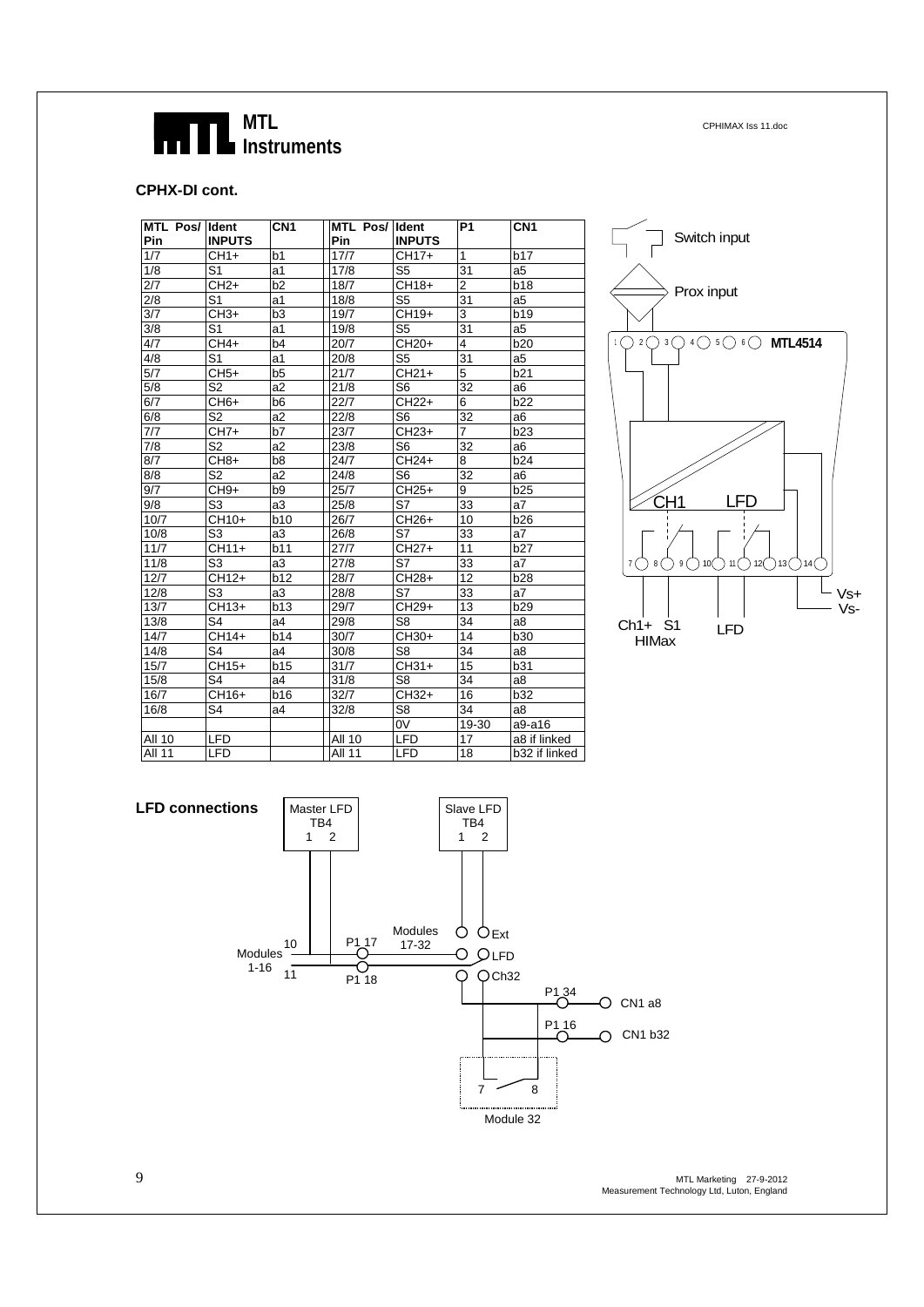# **MTL** CPHIMAX Iss 11.doc **Instruments CPHX-2DI320101 dual channel digital input**

#### **MTL4516 / MTL4517 with LFD**



The MTL4516 or MTL4517 may be used with this interface. The MTL4517 offers a separate LFD alarm output. When this module is used the LFD alarm is routed into CH31 or to EXTernal terminals (set by links) Ch32 can be used for the LFD alarm from another similar backplane by setting the links to EXT. When a module is fitted in position 16 the links must be set to LFD EXT and Ch32 INT

| <b>MTL</b><br>Pos/ | Ident<br><b>INPUTS</b> | CN <sub>1</sub> | MTL<br>Pos/ | Ident<br><b>INPUTS</b> | CN <sub>1</sub> |
|--------------------|------------------------|-----------------|-------------|------------------------|-----------------|
| Pin                |                        |                 | Pin         |                        |                 |
| 1/7                | $CH1+$                 | b <sub>1</sub>  | 9/7         | CH17+                  | b17             |
| 1/8                | S <sub>1</sub>         | a1              | 9/8         | S <sub>5</sub>         | a5              |
| 1/9                | $CH2+$                 | b <sub>2</sub>  | 9/9         | CH18+                  | <b>b18</b>      |
| 2/7                | $CH3+$                 | b <sub>3</sub>  | 10/7        | CH19+                  | b19             |
| 2/8                | S1                     | a1              | 10/8        | S <sub>5</sub>         | a5              |
| 2/9                | $CH4+$                 | b <sub>4</sub>  | 10/9        | CH <sub>20+</sub>      | <b>b20</b>      |
| 3/7                | $CH5+$                 | b5              | 11/7        | $CH21+$                | b21             |
| 3/8                | S2                     | a2              | 11/8        | S6                     | a <sub>6</sub>  |
| 3/9                | $CH6+$                 | b <sub>6</sub>  | 11/9        | $CH22+$                | b22             |
| 4/7                | $CH7+$                 | b7              | 12/7        | CH <sub>23+</sub>      | b <sub>23</sub> |
| 4/8                | S <sub>2</sub>         | a2              | 12/8        | S <sub>6</sub>         | a <sub>6</sub>  |
| 4/9                | $CH8+$                 | b4              | 12/9        | $CH24+$                | b24             |
| 5/7                | $CH9+$                 | b <sub>5</sub>  | 13/7        | $CH25+$                | b <sub>25</sub> |
| 5/8                | S3                     | a3              | 13/8        | S7                     | a7              |
| 5/9                | CH10+                  | b6              | 13/9        | CH <sub>26+</sub>      | b26             |
| 6/7                | CH11+                  | b7              | 14/7        | $CH27+$                | b <sub>27</sub> |
| 6/8                | S3                     | a3              | 14/8        | S7                     | a7              |
| 6/9                | CH12+                  | b8              | 14/9        | $CH28+$                | b28             |
| 7/7                | $CH13+$                | b <sub>9</sub>  | 15/7        | CH29+                  | b29             |
| 7/8                | S <sub>4</sub>         | a4              | 15/8        | S8                     | a8              |
| 7/9                | CH14+                  | b10             | 15/9        | $CH30+$                | b30             |
| 8/7                | $CH15+$                | b11             | 16/7        | $CH31+$                | b31             |
| 8/8                | S4                     | a4              | 16/8        | S8                     | a8              |
| 8/9                | CH16+                  | b12             | 16/9        | $CH32+$                | b32             |
|                    |                        |                 |             | 0V                     | a9-16           |



Prox input

F  $\sqrt{ }$ 

Measurement Technology Ltd, Luton, England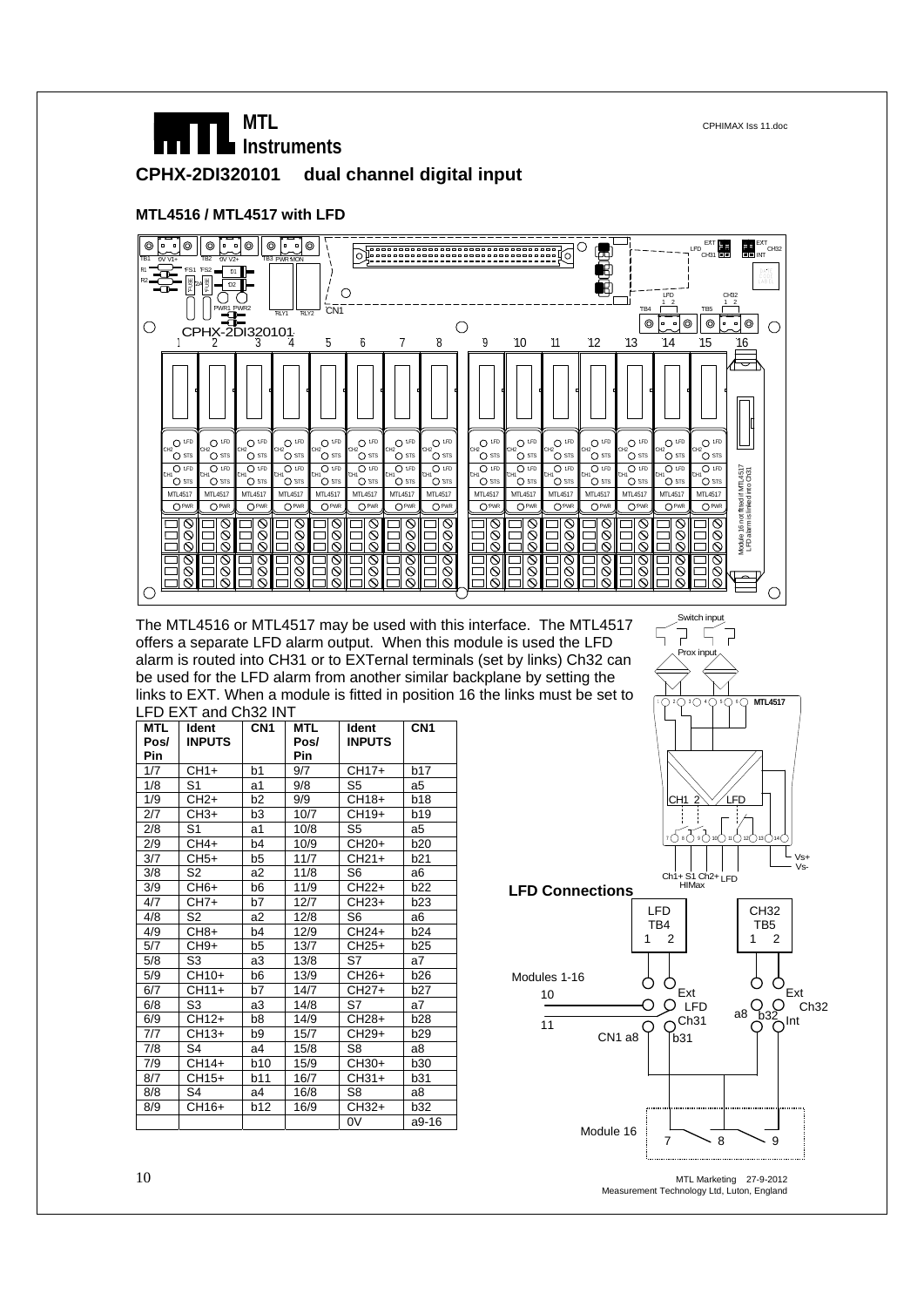

#### **LFD alarm options with multiple backplanes**

The TB4/TB5 terminals allow the alarm groups on each backplane to be taken to one backplane to create one large group. This allows isolator modules to be fitted in all but one position, thus providing the maximum number of available channels for field signals.

LFD link group is used either to route the LFD alarms back into Ch31 or to an external input via TB4. CH32 link group is used to route a field input into Ch32 or an external input into Ch32.

With multiple backplanes, where one large LFD alarm group is required, the TB4 will be used to take the alarm signals off the backplane and TB5 used to bring these alarms back into Ch32 on one backplane. Alarm outputs from CPHX-DI slave backplanes may also be connected in this group.

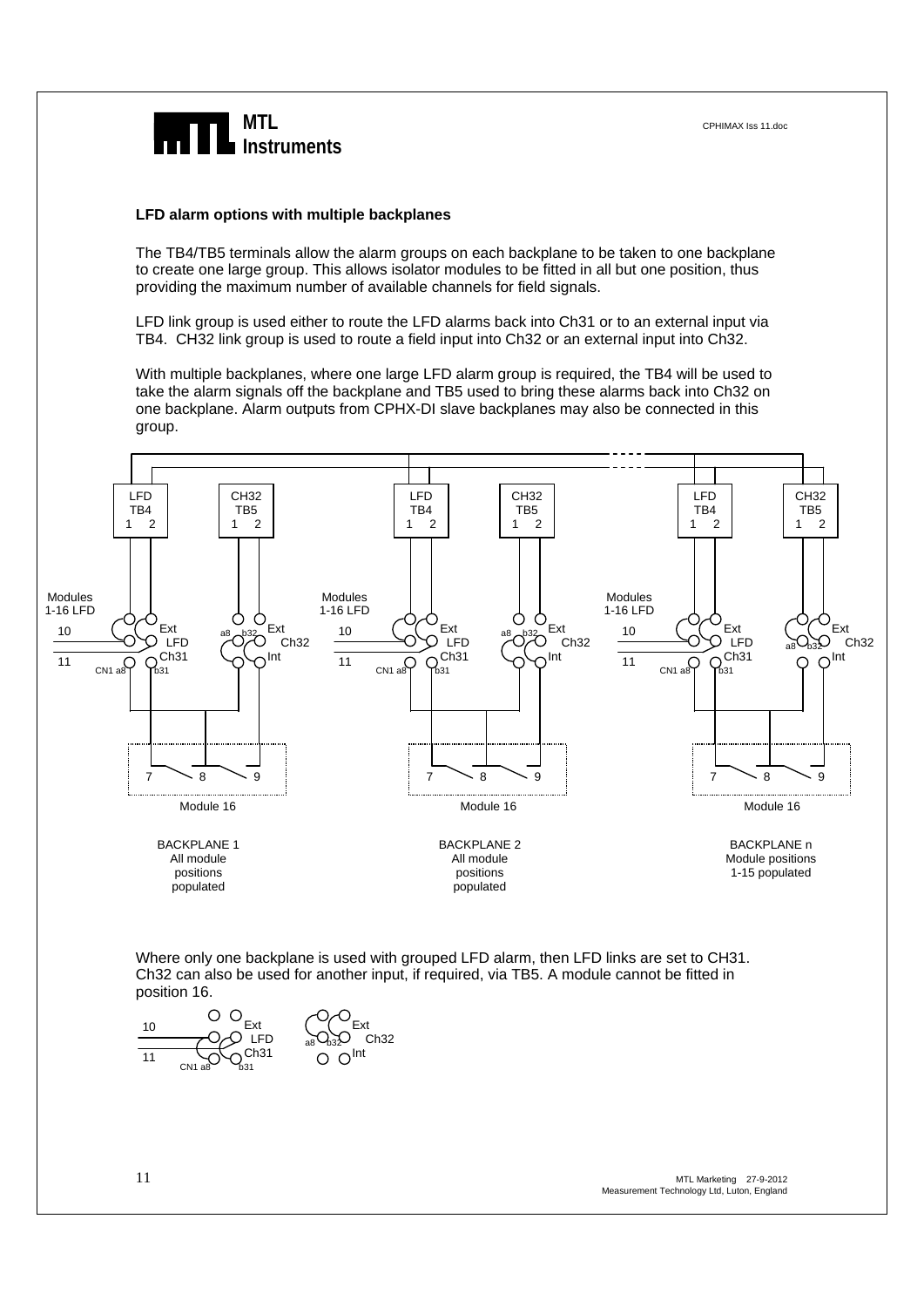

# **MTL** CPHIMAX Iss 11.doc **Instruments CPHX-SDI-x32010x safety digital input**

#### **MTL4501-SR**

Used for safety critical applications where failsafe functionality is required. Two backplanes are connected in a Master/Slave configuration with the 16 channels from the slave backplane being routed through to the master backplane. The LFD alarm on the MTL4501-SR is opens in the alarm state. The alarms for all modules are connected in series to provide a common alarm via TB4. If the backplane is not fully populated then the P2 jumper link must be set to the last module position number to bypass unused positions. When an alarm occurs, the contacts will open.

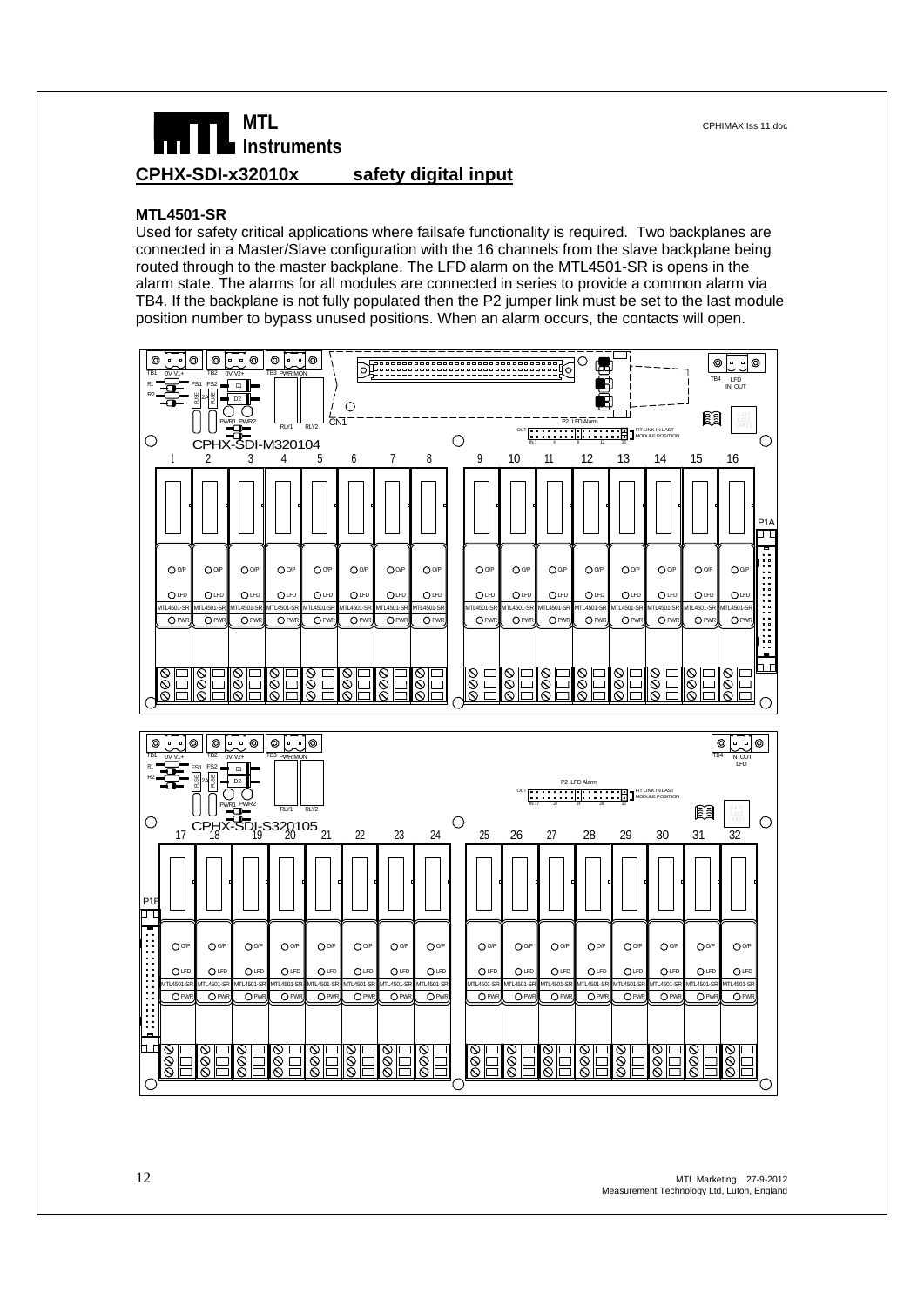

#### **CPHX-SDI Cont.**

| <b>MTL</b> | Ident            | CN <sub>1</sub> | MTL         | ldent             | P <sub>1</sub> | CN <sub>1</sub> |
|------------|------------------|-----------------|-------------|-------------------|----------------|-----------------|
| Pos/       | <b>INPUTS</b>    |                 | Pos/        | <b>INPUTS</b>     |                |                 |
| Pin<br>1/7 | $CH1+$           | b1              | Pin<br>17/7 | CH17+             | $\mathbf{1}$   | b17             |
| 1/8        | 0V               | $a9-16$         | 17/8        | 0V                | 27-34          |                 |
|            |                  |                 |             |                   |                | a9-16           |
| 2/7        | $CH2+$           | b <sub>2</sub>  | 18/7        | CH18+             | $\overline{2}$ | <b>b18</b>      |
| 2/8        | 0V               | $a9-16$         | 18/8        | 0V                | 27-34          | $a9-16$         |
| 3/7        | $CH3+$           | b <sub>3</sub>  | 19/7        | $CH19+$           | 3              | <b>b19</b>      |
| 3/8        | 0V               | $a9-16$         | 19/8        | 0V                | 27-34          | $a9-16$         |
| 4/7        | $CH4+$           | b4              | 20/7        | CH <sub>20+</sub> | 4              | <b>b20</b>      |
| 4/8        | 0V               | a9-16           | 20/8        | 0V                | 27-34          | a9-16           |
| 5/7        | $CH5+$           | b5              | 21/7        | $CH21+$           | 5              | b21             |
| 5/8        | 0V               | $a9-16$         | 21/8        | 0V                | 27-34          | a9-16           |
| 6/7        | CH <sub>6+</sub> | b6              | 22/7        | $CH22+$           | 6              | b22             |
| 6/8        | 0V               | $a9-16$         | 22/8        | 0V                | 27-34          | $a9-16$         |
| 7/7        | $CH7+$           | b7              | 23/7        | CH23+             | $\overline{7}$ | b23             |
| 7/8        | 0V               | $a9-16$         | 23/8        | 0V                | 27-34          | $a9-16$         |
| 8/7        | CH <sub>8+</sub> | b8              | 24/7        | CH24+             | 8              | b24             |
| 8/8        | 0V               | a9-16           | 24/8        | 0V                | 27-34          | a9-16           |
| 9/7        | $CH9+$           | b9              | 25/7        | $CH25+$           | 9              | b25             |
| 9/8        | 0V               | $a9-16$         | 25/8        | 0V                | 27-34          | $a9-16$         |
| 10/7       | CH10+            | <b>b10</b>      | 26/7        | CH26+             | 10             | <b>b26</b>      |
| 10/8       | 0V               | $a9-16$         | 26/8        | 0V                | 27-34          | $a9-16$         |
| 11/7       | $CH11+$          | b11             | 27/7        | $CH27+$           | 11             | <b>b27</b>      |
| 11/8       | 0V               | $a9-16$         | 27/8        | 0V                | 27-34          | a9-16           |
| 12/7       | CH12+            | b12             | 28/7        | CH28+             | 12             | <b>b28</b>      |
| 12/8       | 0V               | a9-16           | 28/8        | 0V                | 27-34          | a9-16           |
| 13/7       | $CH13+$          | b13             | 29/7        | CH29+             | 13             | b29             |
| 13/8       | 0V               | $a9-16$         | 29/8        | 0V                | 27-34          | $a9-16$         |
| 14/7       | CH14+            | b14             | 30/7        | CH30+             | 14             | <b>b30</b>      |
| 14/8       | 0V               | $a9-16$         | 30/8        | 0V                | 27-34          | $a9-16$         |
| 15/7       | $CH15+$          | b15             | 31/7        | $CH31+$           | 15             | b31             |
| 15/8       | 0V               | a9-16           | 31/8        | 0V                | 27-34          | $a9-16$         |
| 16/7       | CH16+            | b16             | 32/7        | CH32+             | 16             | <b>b32</b>      |
| 16/8       | 0V               | a9-16           | 32/8        | 0V                | 27-34          | $a9-16$         |

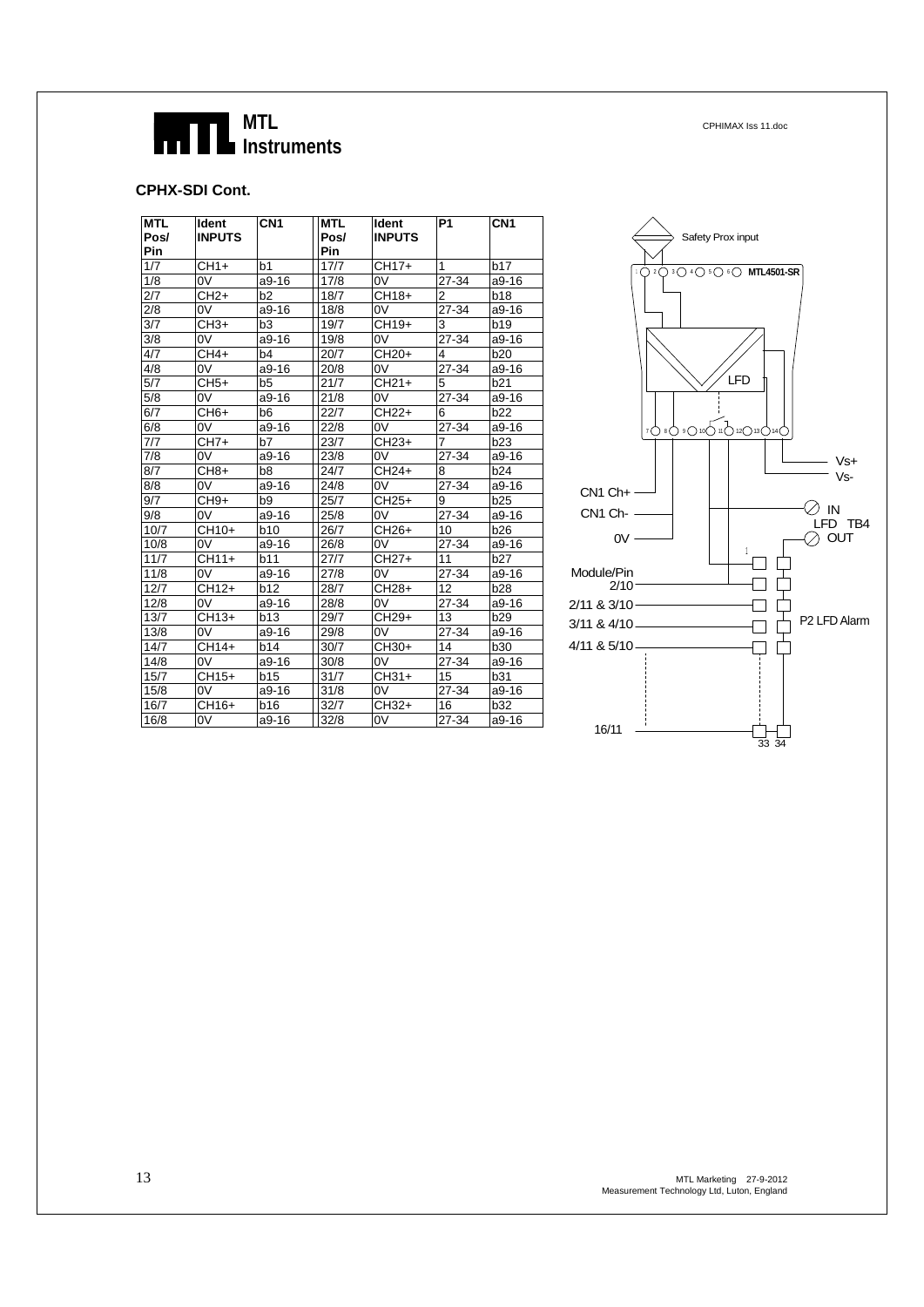

#### **CPHX-DO-x32010x digital output**

#### **MTL4521 /MTL4521L**

Used for safety critical applications where failsafe functionality is required. Two 16 module backplanes provide mounting for loop powered isolators which are driven directly from the HIMax for SIL3 failsafe applications.



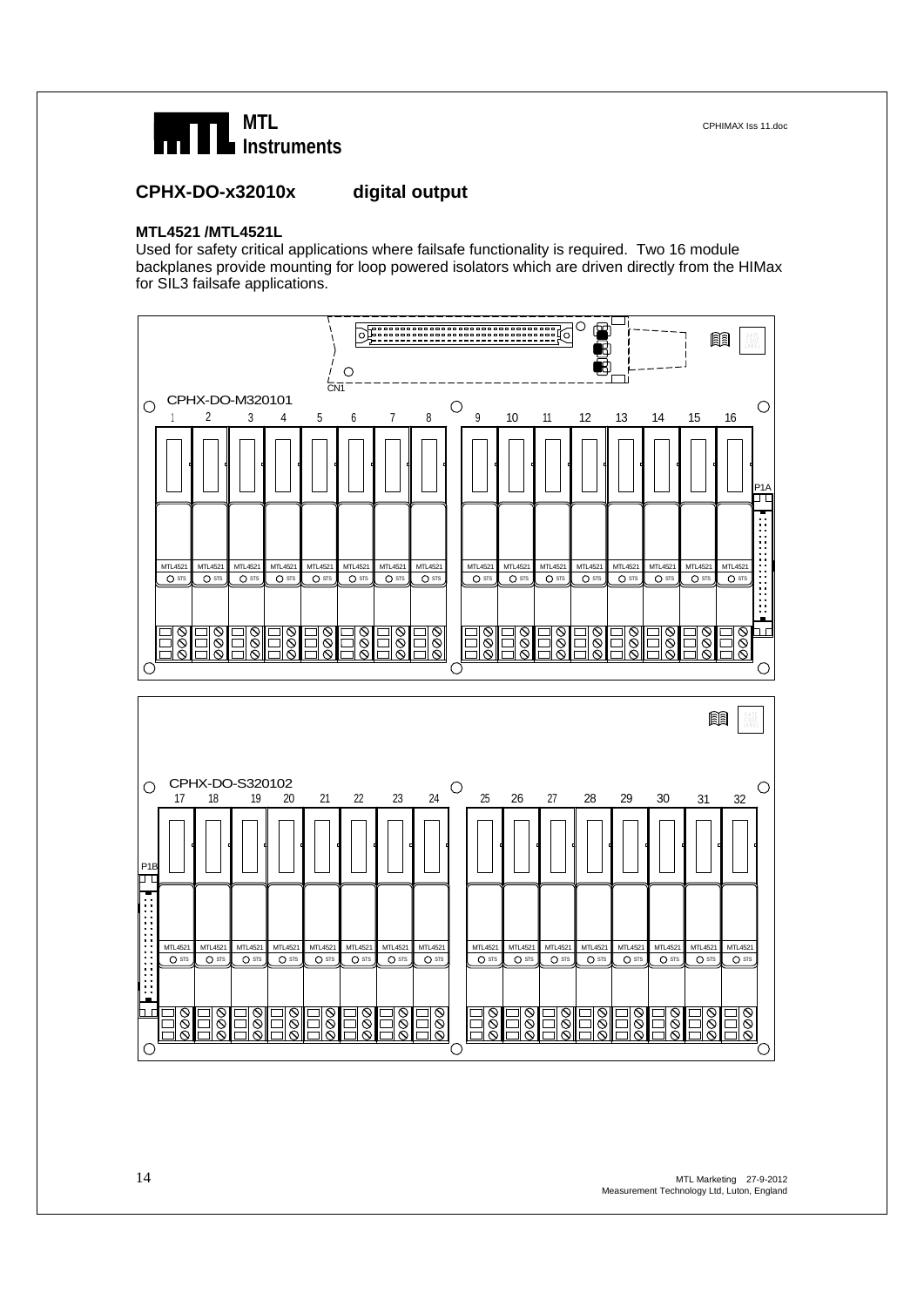**CPHX-DO cont.** 

| <b>MTL</b> | <b>Ident</b>      | CN <sub>1</sub> | <b>MTL</b> | Ident              | P <sub>1</sub>          | CN <sub>1</sub> |
|------------|-------------------|-----------------|------------|--------------------|-------------------------|-----------------|
| Pos/Pin    | <b>INPUTS</b>     |                 | Pos/Pin    | <b>INPUTS</b>      |                         |                 |
| 1/10       | $CH1+$            | c <sub>1</sub>  | 17/10      | CH17+              | 1                       | c17             |
| 1/11       | CH1-              | b1              | 17/11      | CH17-              | $\overline{2}$          | <b>b17</b>      |
| 2/10       | $CH2+$            | c2              | 18/10      | CH18+              | 3                       | c18             |
| 2/11       | CH <sub>2</sub> - | b2              | 18/11      | CH18-              | $\overline{\mathbf{4}}$ | <b>b18</b>      |
| 3/10       | $CH3+$            | c3              | 19/10      | $CH19+$            | 5                       | c19             |
| 3/11       | CH3-              | b3              | 19/11      | CH19-              | 6                       | b19             |
| 4/10       | CH4+              | c4              | 20/10      | $CH20+$            | $\overline{7}$          | c20             |
| 4/11       | CH4-              | b <sub>4</sub>  | 20/11      | CH <sub>20</sub> - | 8                       | <b>b20</b>      |
| 5/10       | $CH5+$            | c5              | 21/10      | $CH21+$            | 9                       | c21             |
| 5/11       | CH <sub>5</sub> - | b <sub>5</sub>  | 21/11      | CH <sub>21</sub> - | 10                      | b21             |
| 6/10       | $CH6+$            | c <sub>6</sub>  | 22/10      | $CH22+$            | 11                      | c22             |
| 6/11       | CH <sub>6</sub> - | b <sub>6</sub>  | 22/11      | CH <sub>22</sub> - | 12                      | b22             |
| 7/10       | $CH7+$            | c7              | 23/10      | $CH23+$            | 13                      | c23             |
| 7/11       | CH <sub>7</sub> - | b7              | 23/11      | CH23-              | 14                      | b23             |
| 8/10       | $CH8+$            | c8              | 24/10      | $CH24+$            | 15                      | c24             |
| 8/11       | CH <sub>8</sub> - | b8              | 24/11      | CH24-              | 16                      | b24             |
| 9/10       | $CH9+$            | c9              | 25/10      | $CH25+$            | 17                      | c25             |
| 9/11       | CH <sub>9</sub> - | b <sub>9</sub>  | 25/11      | CH25-              | 18                      | b25             |
| 10/10      | CH <sub>10+</sub> | c10             | 26/10      | $CH26+$            | 19                      | c26             |
| 10/11      | CH10-             | <b>b10</b>      | 26/11      | CH <sub>26</sub> - | 20                      | <b>b26</b>      |
| 11/10      | $CH11+$           | c11             | 27/10      | $CH27+$            | 21                      | c27             |
| 11/11      | CH11-             | b11             | 27/11      | CH <sub>27</sub> - | 22                      | b27             |
| 12/10      | CH12+             | c12             | 28/10      | CH <sub>28+</sub>  | 23                      | c28             |
| 12/11      | CH12-             | b12             | 28/11      | CH28-              | 24                      | <b>b28</b>      |
| 13/10      | $CH13+$           | c13             | 29/10      | $CH29+$            | 25                      | c29             |
| 13/11      | CH13-             | b13             | 29/11      | CH <sub>29</sub> - | 26                      | <b>b29</b>      |
| 14/10      | CH14+             | c14             | 30/10      | CH30+              | 27                      | c30             |
| 14/11      | CH14-             | b14             | 30/11      | CH30-              | 28                      | b30             |
| 15/10      | CH15+             | c15             | 31/10      | $CH31+$            | 29                      | c31             |
| 15/11      | CH15-             | b15             | 31/11      | CH31-              | 30                      | b31             |
| 16/10      | CH16+             | c16             | 32/10      | $CH32+$            | 31                      | c32             |
| 16/11      | CH16-             | b16             | 32/11      | CH32-              | 32                      | <b>b32</b>      |
|            |                   |                 |            |                    |                         |                 |



Safety Description

 $MTL4521$  U<sub>o</sub> 25V, I<sub>o</sub> 147mA, P<sub>o</sub> 0.92W MTL4521L Uo 25V, Io 108mA, Po 0.68W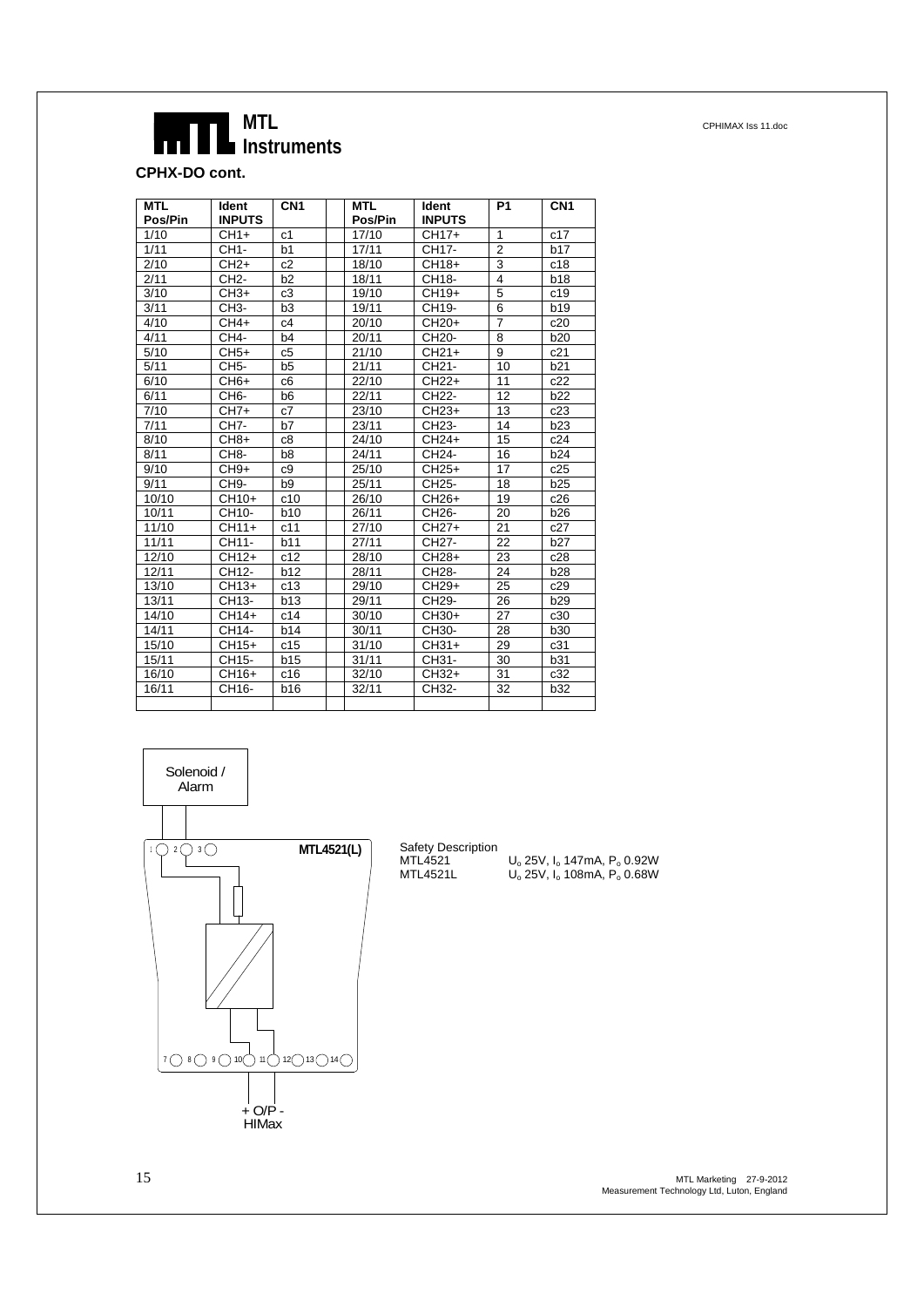

#### **CPHX-AO160101 16ch analogue output with HART interface**

The MTL4546Y or MTL4549Y may be fitted on this backplane to provide an intrinsic safety interface for analogue output signals. The HART interface is provided for connection to the MTL4850 HART multiplexer. If dual channel MTL4549Y modules are fitted, they must be fitted in even numbered module positions.



16 MTL Marketing 27-9-2012 Measurement Technology Ltd, Luton, England